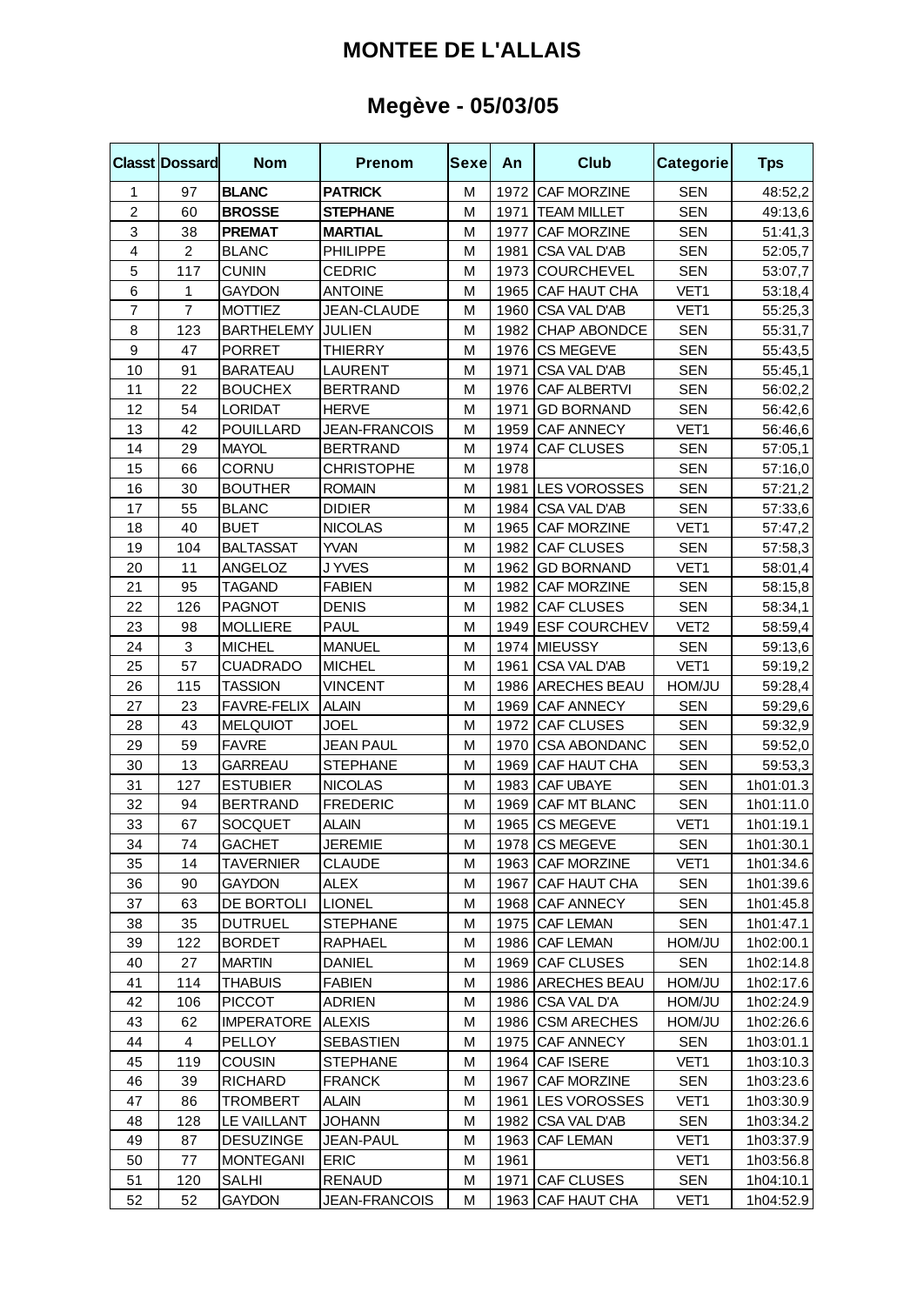## **MONTEE DE L'ALLAIS**

### **Megève - 05/03/05**

| 53  | 125 | <b>LEULIET</b>       | <b>FREDERIC</b>      | М |      | 1977 CAF CLUSES     | <b>SEN</b>       | 1h05:15.1 |
|-----|-----|----------------------|----------------------|---|------|---------------------|------------------|-----------|
| 54  | 56  | <b>VIGNOUD</b>       | <b>MICHEL</b>        | M | 1952 | <b>CAF ANNECY</b>   | VET <sub>2</sub> | 1h05:20.9 |
| 55  | 24  | <b>PERRIN</b>        | <b>THIERRY</b>       | M | 1973 | <b>DOMANCY</b>      | <b>SEN</b>       | 1h05:44.1 |
| 56  | 36  | PORRET               | <b>ALAIN</b>         | M | 1964 | <b>CAF CLUSES</b>   | VET1             | 1h05:51.2 |
| 57  | 105 | <b>PHILIPPE</b>      | PASCAL               | М | 1964 | <b>CS MEGEVE</b>    | VET1             | 1h06:13.4 |
| 58  | 49  | <b>DEBALME</b>       | <b>FABIEN</b>        | М | 1972 | <b>CAF ANNECY</b>   | <b>SEN</b>       | 1h06:18.4 |
| 59  | 28  | TETAZ                | JOEL                 | М | 1972 | CAF HAUT GIF        | <b>SEN</b>       | 1h06:22.5 |
| 60  | 101 | BOUVARD              | <b>DIDIER</b>        | M | 1969 | OFFICE HTE M        | <b>SEN</b>       | 1h06:27.0 |
| 61  | 121 | LAMY                 | PHILIPPE             | М | 1963 | <b>PASSY</b>        | VET1             | 1h06:29.7 |
| 62  | 41  | <b>BLANC</b>         | <b>JEROME</b>        | M | 1976 | <b>CAF CLUSES</b>   | <b>SEN</b>       | 1h06:33.2 |
| 63  | 70  | <b>GERBAUD</b>       | <b>ERIC</b>          | М | 1968 | <b>CAF ANNECY</b>   | <b>SEN</b>       | 1h07:10.4 |
| 64  | 130 | <b>BOSSON</b>        | JEAN-LOUIS           | M | 1979 | <b>CAF ANNECY</b>   | <b>SEN</b>       | 1h07:36.4 |
| 65  | 46  | ZINK                 | <b>LIONEL</b>        | M | 1972 | CAF HAUT GIF        | <b>SEN</b>       | 1h07:42.7 |
| 66  | 31  | <b>DUCRETTET</b>     | <b>BERNARD</b>       | M | 1967 | <b>THOLLON LES</b>  | <b>SEN</b>       | 1h07:44.6 |
| 67  | 9   | BLIN                 | OLIVIER              | M | 1980 | <b>CONTAMINES</b>   | <b>SEN</b>       | 1h07:53.4 |
| 68  | 75  | <b>CHEVALLIER</b>    | <b>NICOLAS</b>       | M | 1962 | CAF MT BLANC        | VET1             | 1h07:55.5 |
| 69  | 204 | <b>BONNEVIE</b>      | <b>DANIELLE</b>      | F | 1961 | <b>CAF FAVERGES</b> | DAM <sub>2</sub> | 1h07:58.0 |
| 70  | 61  | <b>BOUTHER</b>       | <b>CEDRIC</b>        | M | 1978 | <b>LES VOROSSES</b> | <b>SEN</b>       | 1h08:25.4 |
| 71  | 82  | <b>FERNANDEZ</b>     | <b>JUANITO</b>       | М | 1960 |                     | VET1             | 1h08:29.5 |
| 72  | 205 | <b>EPARDEAU</b>      | <b>ODILE</b>         | F | 1963 | CAF ARAVIS          | DAM <sub>2</sub> | 1h08:34.9 |
| 73  | 99  | <b>CUIDET</b>        | <b>FLORENT</b>       | M | 1986 | CAF ST GERVA        | HOM/JU           | 1h09:09.3 |
| 74  | 118 | MUFFAT-MERIDGAEL     |                      | M | 1981 | PRAZ S/ ARLY        | <b>SEN</b>       | 1h09:30.9 |
| 75  | 207 | <b>BORDET</b>        | <b>SANDRINE</b>      | F | 1970 | CSA VAL D'AB        | DAM1             | 1h10:04.4 |
| 76  | 65  | GALOP                | JEROME               | M | 1971 | <b>CS MEGEVE</b>    | <b>SEN</b>       | 1h10:12.2 |
| 77  | 108 | GILLMANN             | <b>JEREMIE</b>       | М | 1976 | <b>SC OBERHASLA</b> | <b>SEN</b>       | 1h10:45.8 |
| 78  | 116 | <b>PLANTIE</b>       | PHILIPPE             | M | 1963 |                     | VET1             | 1h10:51.7 |
| 79  | 69  | SERAMOUR             | <b>REMY</b>          | М | 1966 | OF HT MONTAG        | <b>SEN</b>       | 1h10:57.8 |
| 80  | 18  | LAFONT               | <b>PATRICK</b>       | M | 1962 | <b>MEGEVE</b>       | VET <sub>1</sub> | 1h11:00.3 |
| 81  | 103 | <b>DUFOUR</b>        | <b>JEAN-PIERRE</b>   | M | 1958 | CAF ARAVIS          | VET1             | 1h11:01.7 |
| 82  | 209 | MARIN-LAMELENATAHLIE |                      | F | 1979 | <b>CS MEGEVE</b>    | DAM1             | 1h11:03.4 |
| 83  | 8   | TARPIN               | TRIVIER              | M | 1957 | CAF ANNECY          | VET1             | 1h11:26.7 |
| 84  | 15  | <b>PARIS</b>         | JOEL                 | M | 1959 | PRAZ MONTAGN        | VET1             | 1h11:50.7 |
| 85  | 6   | <b>PIGNARD</b>       | <b>JEAN FRANCOIS</b> | М | 1952 | <b>CAF ANNECY</b>   | VET <sub>2</sub> | 1h12:05.2 |
| 86  | 81  | <b>FELISAZ</b>       | <b>DIDIER</b>        | M | 1972 | <b>PASSY</b>        | <b>SEN</b>       | 1h12:19.9 |
| 87  | 44  | COTTET DUM(JEROME    |                      | M | 1977 | CAF MORZINE         | <b>SEN</b>       | 1h13:16.3 |
| 88  | 110 | <b>MASSON</b>        | <b>CHRISTIAN</b>     | М |      | 1962 ARECHES BEAU   | VET1             | 1h13:21.1 |
| 89  | 84  | <b>BACHELIER</b>     | <b>ROBERT</b>        | M | 1963 | CAF MT BLANC        | VET1             | 1h13:29.3 |
| 90  | 37  | <b>MUFFAT</b>        | <b>FRANCOIS</b>      | M | 1956 | CAF MORZINE         | VET1             | 1h13:33.7 |
| 91  | 12  | BALLET-BAZ           | <b>MICHEL</b>        | М | 1947 | <b>PASSY</b>        | VET2             | 1h13:53.4 |
| 92  | 129 | <b>BUREAU</b>        | <b>GUILLAUME</b>     | M | 1969 | <b>GENEVE</b>       | <b>SEN</b>       | 1h14:04.6 |
| 93  | 53  | ELLMENREICHFREDERIC  |                      | M |      | 1965 SC SCOUTS CL   | VET1             | 1h14:06.7 |
| 94  | 16  | <b>MORAND</b>        | <b>GERARD</b>        | M | 1952 | PRAZ S/ARLY         | VET <sub>2</sub> | 1h14:19.7 |
| 95  | 107 | LACHAUX              | <b>FRANCOIS</b>      | M | 1973 | CAF CLUSES          | SEN              | 1h14:45.8 |
| 96  | 5   | MATHERON             | <b>OLIVIER</b>       | М | 1954 | <b>CS MEGEVE</b>    | VET <sub>2</sub> | 1h14:52.3 |
| 97  | 79  | APERTET              | <b>FRANCOIS</b>      | М | 1954 | <b>MEGEVE</b>       | VET2             | 1h14:55.8 |
| 98  | 78  | <b>MICHAUD</b>       | <b>OLIVIER</b>       | М | 1973 | CAF MORZINE         | <b>SEN</b>       | 1h14:56.9 |
| 99  | 45  | GOLLIET              | <b>SIMON</b>         | M | 1954 | CAF ARAVIS          | VET <sub>2</sub> | 1h15:06.0 |
| 100 | 210 | PREMAT               | MARIE-JEANNE         | F | 1978 | CAF HT CHAB         | DAM1             | 1h15:13.3 |
| 101 | 206 | <b>DAMEVIN</b>       | <b>MARINA</b>        | F | 1973 | CSA VAL D'AB        | DAM1             | 1h16:22.9 |
| 102 | 50  | <b>PRUNET</b>        | <b>CHARLES</b>       | M | 1953 | <b>COMBLOUX</b>     | VET <sub>2</sub> | 1h16:36.4 |
| 103 | 113 | <b>HERNOT</b>        | <b>BERTRAND</b>      | M | 1963 | CAF ILE FRAN        | VET1             | 1h16:51.3 |
| 104 | 80  | <b>HOFFMANN</b>      | DANIEL               | M | 1941 | <b>CS CHAMONIX</b>  | VET3             | 1h17:40.0 |
| 105 | 64  | <b>ALLARD</b>        | LAURENT              | M | 1966 | <b>DOMANCY</b>      | <b>SEN</b>       | 1h17:46.3 |
| 106 | 20  | <b>ANTONIOTI</b>     | <b>PATRICK</b>       | М | 1963 | <b>CS MEGEVE</b>    | VET1             | 1h18:22.3 |
| 107 | 58  | <b>BOUVIER</b>       | <b>MICHEL</b>        | M |      | 1943 CAF CHEDDE     | VET <sub>3</sub> | 1h18:35.8 |